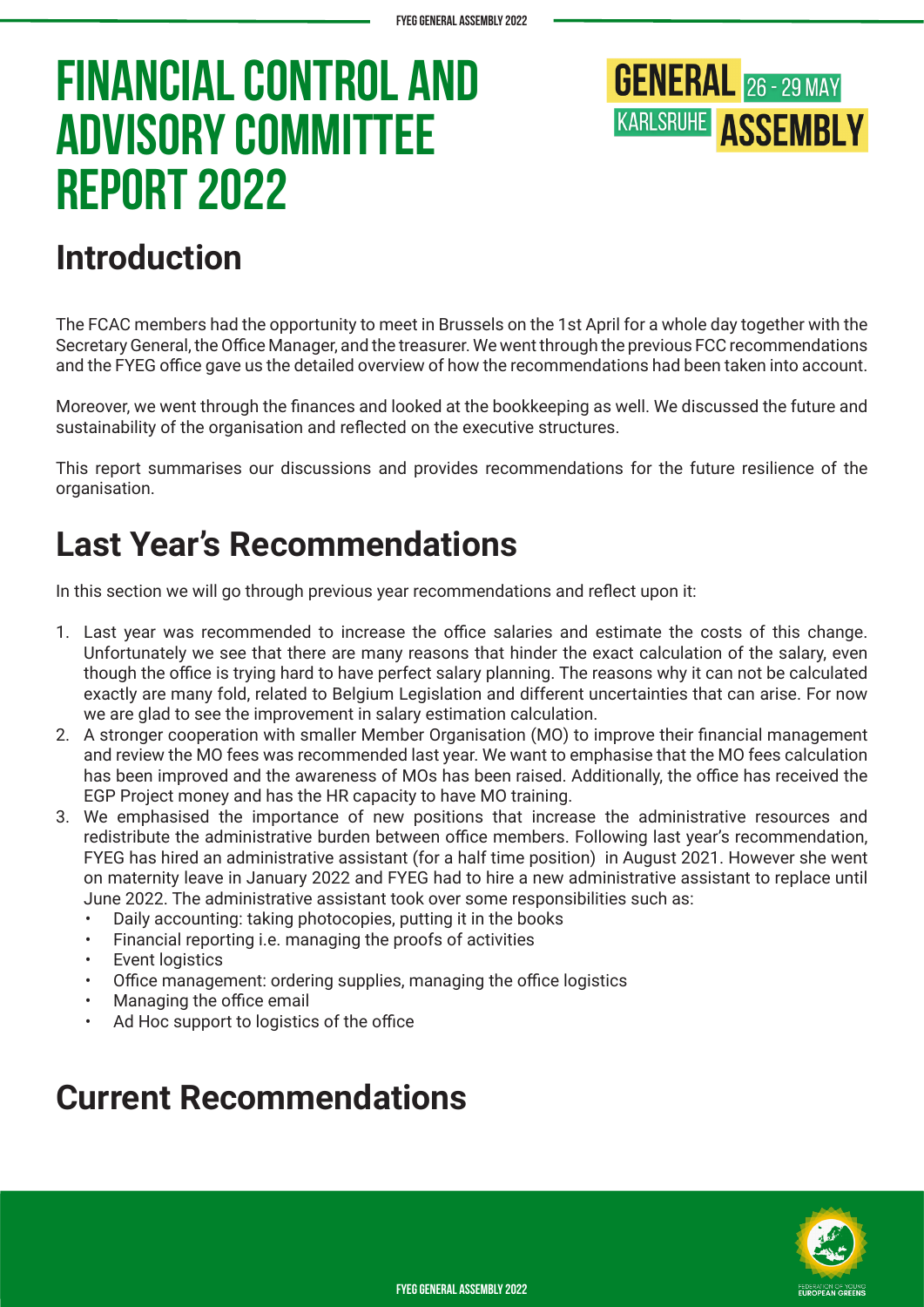**GENERAL** 26 - 29 MAY **KARLSRUHE ASSEMBLY** 

Intro: In 1988 when FYEG was founded to defend climate and social justice on the European level it allowed the opportunity for young greens to fight for climate justice, 34 years later in 2022 we already are in the process of climate countdown before reaching the tipping point.

Latest IPCC report estimates that we still have 8-10 years to fight climate change. This historical discourse is crucial to understand the strategy that FYEG should take in terms of financial and administrative management. Accordingly, for the next 8-10 years, FYEG should have a strategic plan with clear and achievable targets in mind. Meaning we need to work harder, raise more funds and become as big and as professional as possible. We want the office and delegates who are reading it to take this information into account to understand the importance of our recommendations.

### **Fundraiser**

Considering that FYEG has to grow and achieve its long term goals, it is crucial to approach fundraising with more serious intentions in mind. Fundraising is a work that can not be done by someone who does not have the experience.

We would recommend hiring someone for at least 6 months, which is enough time to create the fundraising and campaigning plan and execute it partially to earn enough money to continue hiring the fundraiser.

We believe that sustainability and the goals of FYEG can not be reached without massive fundraising efforts that need investment. We think that if this recommendation will be taken into account, we will have the chance to actually rationalise the FYEG office work and strengthen its own capacity.

### **Fundraising Policy and Action Plan**

We appreciate the work the office has done. Unfortunately, since the FYEG is not eligible for national grants, alternative ways and structures of granting projects need to be explored.This includes attempting the avenues for transnational projects with partners from across the political spectrum with similar values.

A fundraising policy should be combined with the donation policy in order to provide the rules to follow (e.g: exclusion of certain donors, unfolding the type of fundraising campaign we can use…). This policy should also specify the steps to follow in order to raise the money needed.

A fundraising action plan would indicate the global amount FYEG expects to raise in the upcoming years, the specific projects it should pay and explain why we need to fundraise in these cases.This plan should also provide a clear timeline with limited periods during which amount should be raised.

### **Salary Plan Document**

The office workers are asking for a salary increase which goes beyond the legal salary indexation. This is currently discussed among the workers and EC is aware of it.

We recognize that the office workers want to improve their salaries and it is needed. We recommend the EC to mandate the office in the search of an external consultant who will help refine in detail the salary plan, see if it is possible to implement and how much will it cost exactly.

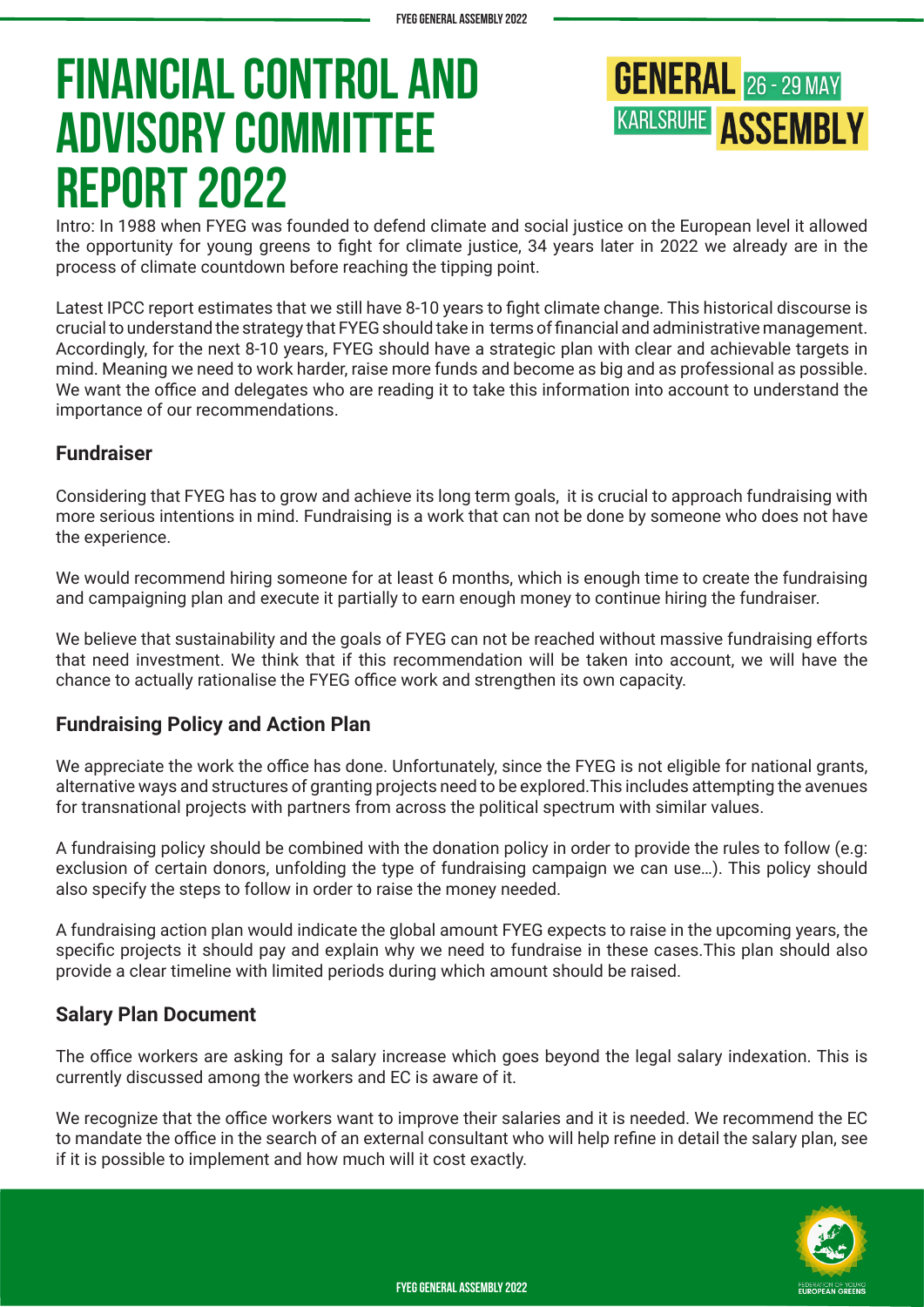## **GENERAL** 26 - 29 MAY **KARLSRUHE ASSEMBLY**

### **Administrative Assistance**

Part of the job of the secretary general was to conduct administrative tasks that were more and more time consuming and were driving out the Secretary General from its main objectives.

We noticed how beneficial it has been over the last year to have the administrative assistant. FYEG should keep this position and refine the tasks that belong to it.

Clear tasks need to be defined from the beginning. The position should not imply a list of tasks that others do not want.

In the long term, this position should be full time and this implies seeking new income for this expense.

### **Time sheets and accountability**

In order to grow into a professional organisation time accounting and assessment is crucial. There are plenty of open source softwares to that allow you to monitor and assess the time spent (excel is good to).

Time sheets are not the end goal in itself. We see time sheets as a tool to estimate team's and team members' availability, especially its time sheets are filled weekly. We acknowledge the work the office has put in organising time sheets. However, with the constantly growing and maturing organisation, we believe that in addition to the time sheets, time accountability for the work that has been done can be improved. In addition to the timesheet, the office can do a time accountability for the work that has been done - it can be used to collect data to see how the time has been divided among certain tasks, which, eventually, will help further planning.

### **Sustainability of the organisation**

### **EC mandate**

Office and EC are highly performing but with the constant growth of the organisation, strategising becomes more apparent and needed. Therefore, the number of tasks the EC and office are dealing with requires a more forward looking, long-term approach and long-term commitment from the EC members. We understand that FYEG is a youth organisation and young people deserve a chance to run for the management of the most badass European youth organisation, but having at least half the EC on a two year mandate would contribute to the sustainability of the organisation. Concurrently, we see the EC as ultimately responsible for strategic planning, therefore we recommend considering less frequent reporting meetings of the EC and Secretariat.

### **Software**

With all the increasing demand for online meetings and the digitalisation of FYEG documents we will need to pay more to get full access to these online solutions. FYEG had to pay new subscriptions to online platforms during the covid crisis to ensure the proper conduct of its events.

Although FYEG made a good choice by subscribing to these online platforms in times of COVID, it will be wise to assess first the need for subscription renewal before pursuing new expenses. The treasurer together